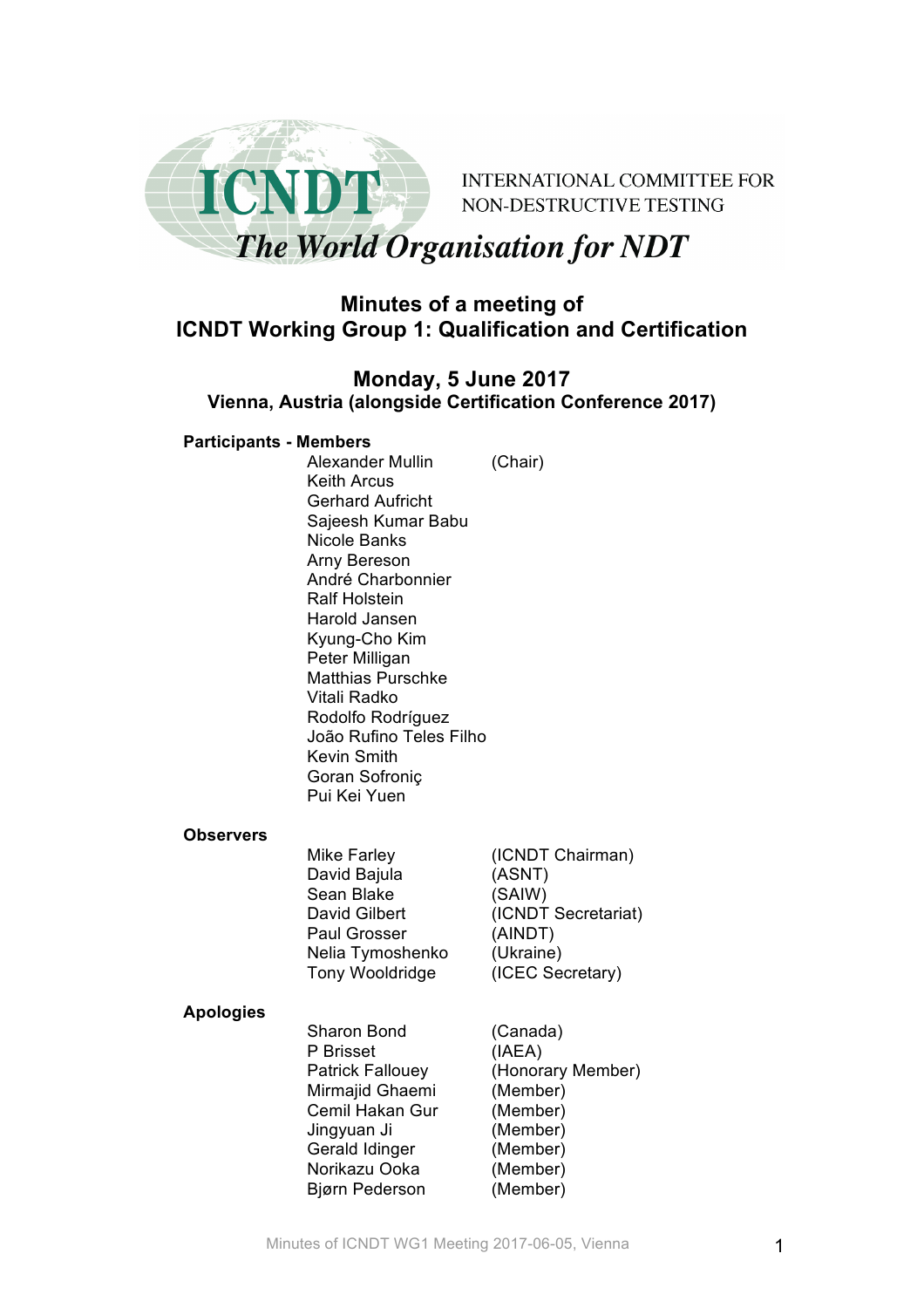# **1. Welcome and apologies**

The Chairman opened the meeting and welcomed all members and observers. He thanked The Austrian Society for hosting the meeting. Mr Aufricht responded by welcoming all and noted it was a public holiday in Austria.

Introductions were given around the table. Mr Arcus was welcomed as a new member.

The Chairman declared that a quorum was achieved.

# **2. Approval of Agenda**

The Chairman stated that the Agenda had been circulated prior to the meeting. He noted that item no. 7: Substitution of renewal by recertification would be carried over to the next meeting. He also drew attention to item no. 11: Interpretation of Table D1 of ISO 9712: 2012, which would be presented by Mrs Banks. The Agenda was approved.

#### **3. Approval of Minutes of the previous meeting**

The minutes of the meeting held on 11 June 2014 in Munich, Germany, had been circulated.

The minutes were approved.

| Actions arising: |
|------------------|
|                  |
|                  |
|                  |

| <b>Action Ref.</b><br>No.<br>WG1/2015-10-<br>$30/$ | Desc.                                                                | <b>WHO</b> | <b>STATUS/COMPLETE BY</b>                                   |
|----------------------------------------------------|----------------------------------------------------------------------|------------|-------------------------------------------------------------|
|                                                    | Send reminder to those<br>requiring re-appointment<br>to Group       | AM         | Prior to 4-year anniversary of<br>appointment (April 2016). |
| 3                                                  | Update directory of PCBs                                             | SKB/DJG    | Ongoing.                                                    |
| 8                                                  | Guideline for<br>administering practical<br>examinations             | <b>SKB</b> | Ref. Agenda.                                                |
| 10                                                 | Consider suggestion re:<br>TR25107 vs. CP105                         | AM         | S Bond to work with WG1 on this.                            |
| 11                                                 | Renewal by recertification                                           | <b>RH</b>  | Next meeting.                                               |
| 15                                                 | Continue work on<br>discussion paper for<br>Roles & Responsibilities | AM         | Ref. Agenda.                                                |

| <b>Action Ref No</b><br>WG1/2016-11-<br>$06/$ | Desc.                                                                       | <b>WHO</b> | <b>STATUS/COMPLETED BY</b> |
|-----------------------------------------------|-----------------------------------------------------------------------------|------------|----------------------------|
| $\mathbf{2}$                                  | Forward a copy of the<br>draft standard EN 16729<br>to Mr Mullin for review | <b>RR</b>  | Complete                   |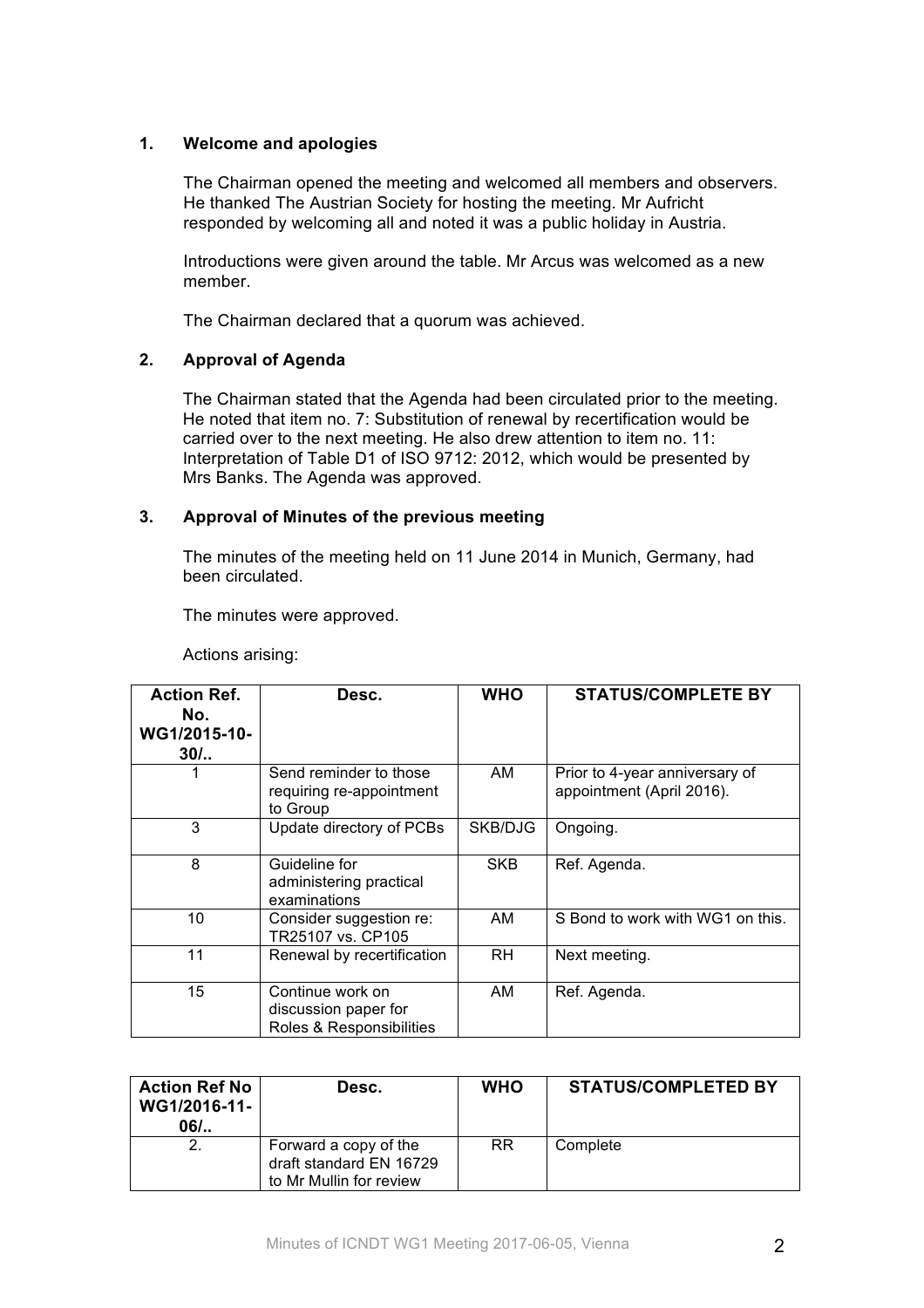| <b>Action Ref No</b><br>WG1/2016-11-<br>$06/$ | Desc.                                                                                                    | <b>WHO</b> | <b>STATUS/COMPLETED BY</b> |
|-----------------------------------------------|----------------------------------------------------------------------------------------------------------|------------|----------------------------|
| 3.                                            | New methods should<br>meet ISO 9712                                                                      | AM         | Complete.                  |
| $\overline{4}$ .                              | Create a sub committee<br>group to discuss Roles &<br>Responsibilities of PCBs,<br>AQBs and AECs further | RH.        | Ref. Agenda.               |
| 5.                                            | Next update of ICNDT<br>Guide for APCNDT 2017?                                                           | AM         | Next IEC.                  |
| 6.                                            | Consider Risks and<br>Opportunities                                                                      | <b>IEC</b> | Next IEC.                  |
| 7 <sub>1</sub>                                | Consider interpretation of<br>requirements for work<br>experience.                                       | <b>IEC</b> | Ref. Agenda.               |
| 8.                                            | Update spreadsheet on<br>PCBs and how they meet<br>standards, esp. 9712.                                 | AM         | Complete.                  |

# **4. WG1 membership**

The Chairman tabled the list of members. He also reiterated the terms of reference:

*All WG1 members are appointed for a period of four years and are eligible for re-appointment. In case of re-appointment ICNDT Member shall confirm support of its nominee.*

The only change since the last meeting was the addition of Mr Arcus. There were currently 21 members and it was noted that the objective to have worldwide representation was being achieved. There was no change in the number of observers.

Members were requested to confirm their nomination by the date shown on the record sheet.

# **5. Action Plan**

The Chairman proceeded to go through the Action Plan step-by-step.

Referring to the Action Plan:

- X1 (Review of action plan) is an ongoing task without deadlines.
- X2 (Review Terms of Reference): covered by item (4) above.
- X3 (Reviewing and refresh membership): covered by item (4) above.

A1. Lines of communication with regional Groupings

Reports were received from the Regional Groups/Federations and presented during the meeting by Harold Jansen (Africa), P Milligan and S K Babu (Asia Pacific), P K Yuen and João Rufino Teles Filho (Pan America), R Rodriguez and Dr M Purschke (EFNDT).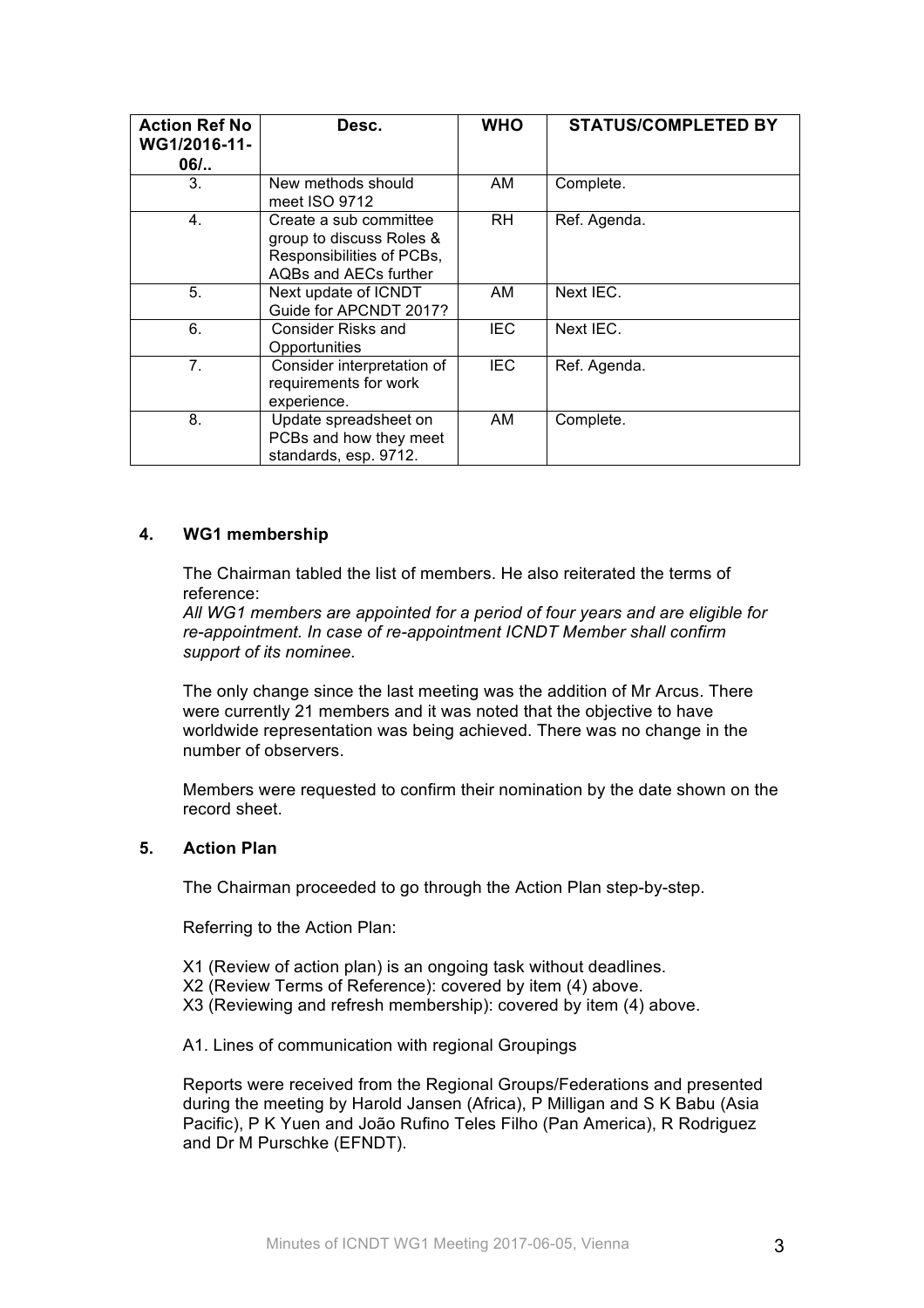#### A2. Liaison:

- a) ISO TC135 SC7 (Revision of training guidelines). Ref. Agenda item.
- b) IAF: nothing new to report.
- c) ASME: nothing new to report.
- d) IAEA. Regional projects underway in South Africa, Malaysia and Eastern Europe. Discussions continuing regarding e-learning.
- A7. Website: On-going development Regional reports were good material.
- A8. EN ISO 9712: Work in progress.
- A9. Gap analysis: Ongoing.
- A10. ASNT: Ongoing.
- A11: ICNDT WG6: P Milligan.
- B1. ICNDT Guide: Complete.
- B3. EQB: OP23.
- B4. Standards: Complete. Mr Mullin had created and updated.
- B5. Renewal by certification: Ref Singapore.
- B6. Clarification of roles & responsibilities: Ref. Agenda.
- B7. Human factors: International Specialist Group to be developed.
- B8 B19: Ref. Agenda.

The updated Action Plan was approved.

#### **6. Revision of ISO 9712: 2012**

Sharon Bond, Chair of ISO TC 135 SC7, had reported that the ballot for proposals to undertake a review of ISO 9712: 2012 closes on 4 September 2017. The options were to either a) accept the current Standard and make no changes, or b) propose a revision and provide qualified comments as to the reasons. Results of the relevant voting would be discussed at ACPNDT in Singapore in November. A CEN meeting to discuss this would be held sooner. WG1 had produced a questionnaire and detailed response had been received from SAIW (for which H Jansen was thanked).

The response from Germany was summarised as follows:

- The employer responsibilities need to be clearly defined and strengthened. In particular the responsibility for a sufficient industrial experience of NDT personnel should be with the employer.
- Recertification of Level 3 personnel should return to the regulation of the former European standard EN 473.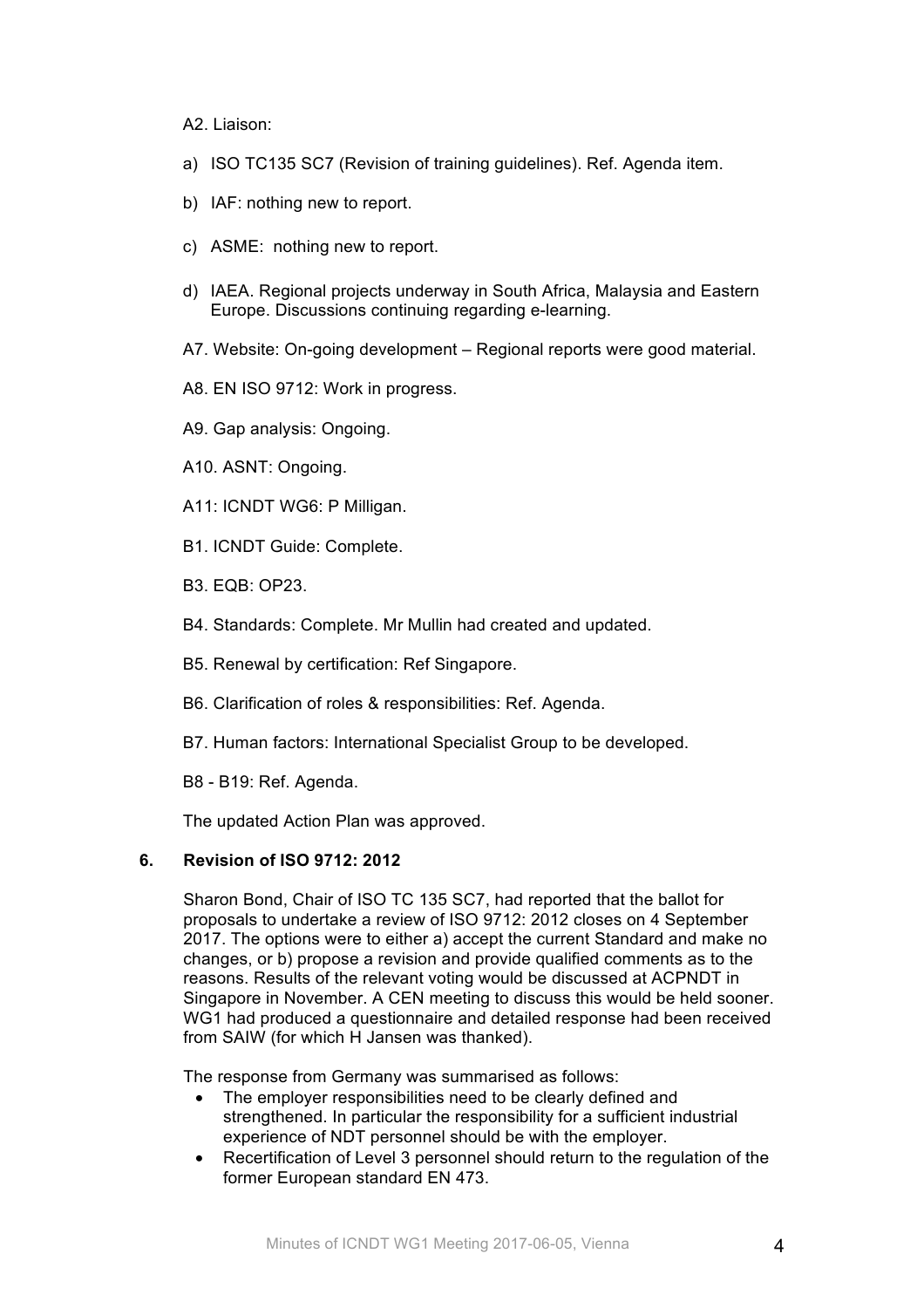- Training hours for RT and UT Level 1 should return to the regulation of the former European standard EN 473. The currently required 40 hours is insufficient for the syllabus.
- A (simplified) recertification instead of the formal renewal process after 5 years.

Other points were that e-learning should be included; we should work towards a paperless certificate; and calibration and system checks should be introduced.

Several other comments were made. Mr Mullin summarised these and proposed to send to SC7 with a recommendation that the Standard should be revised.

| <b>Action Ref.</b><br>No.<br>WG1/2017-06-<br>$05/$ | Desc.                                                                 | <b>WHO</b> | <b>STATUS/COMPLETE BY</b> |
|----------------------------------------------------|-----------------------------------------------------------------------|------------|---------------------------|
|                                                    | Send WG1<br>recommendations for<br>9712 revision to ISO/TC<br>135 SC7 | AM         | ASAP.                     |

# **7. Renewal by recertification**

As stated above, discussion on this topic was deferred until the next meeting.

# **8. Roles and responsibilities of CBs, AQBs and Examination Centres**

Mr Mullin had produced a draft document for discussion. There are three scenarios:

Scenario 1: Certification Body including Examination Centre

Scenario 2. Certification Body - approved remote Examination Centre Scenario 3. Certification Body - Authorised Qualification Body - Examination **Centre** 

Those assembled requested more time to consider the document before discussion. In particular the terminology needed to be carefully assessed and made consistent. It was agreed to postpone further discussion until the next meeting.

| <b>Action Ref.</b><br>No.<br>WG1/2017-06-<br>$05/$ | Desc.                                                                         | <b>WHO</b> | <b>STATUS/COMPLETE BY</b> |
|----------------------------------------------------|-------------------------------------------------------------------------------|------------|---------------------------|
| 2                                                  | Consider draft document<br>on Roles &<br>Responsibilities for next<br>meeting | ALL        | Next meeting.             |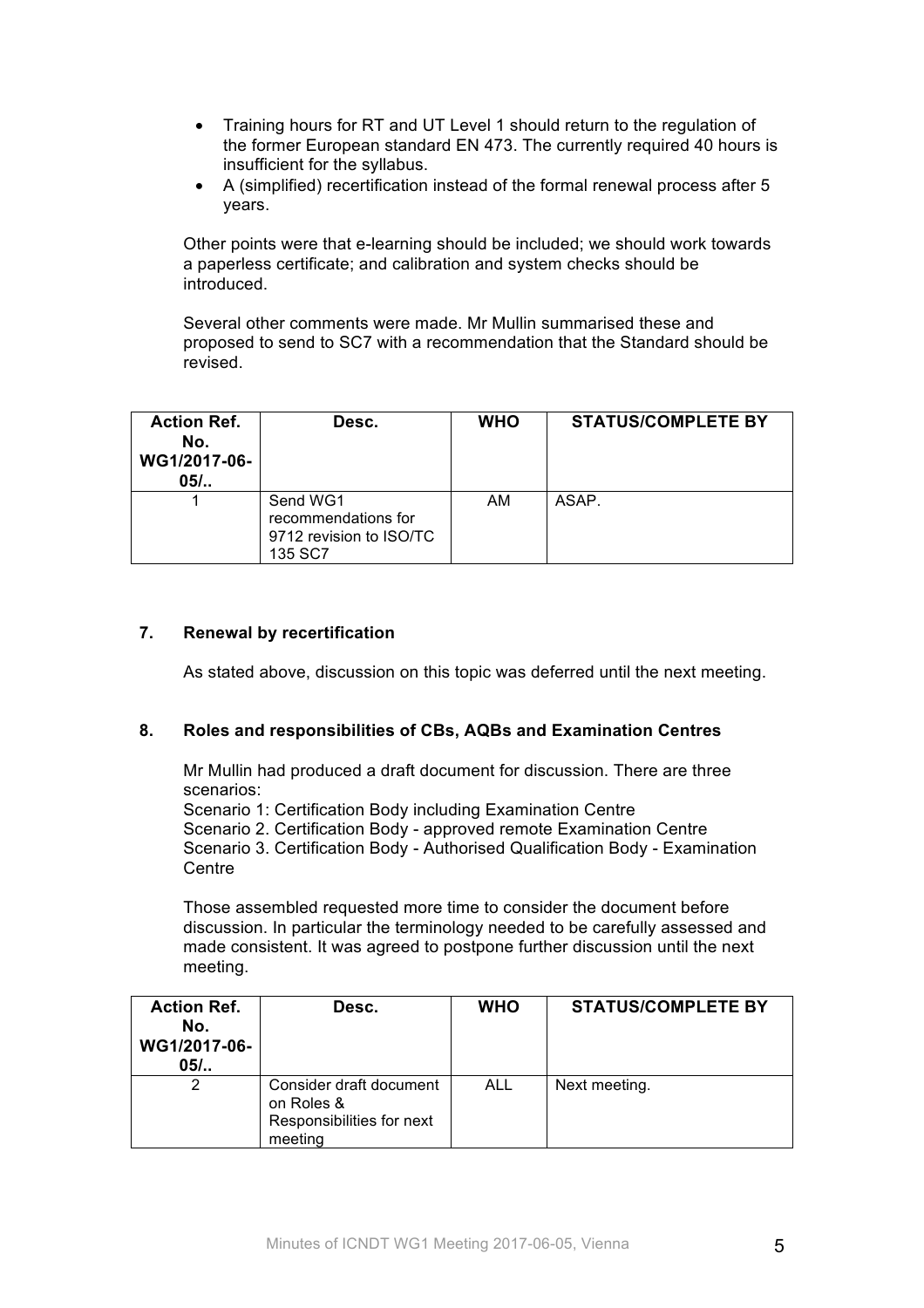### **9. Job-specific training and certification**

Mr Jansen introduced the subject and referred to ISO 9712. Industrial experience is talked about in the Standard but no structure is defined. Mr Jansen feels that true harmonisation under ISO 9712 is difficult to attain due to the lack of guidance/structure/responsible entities, and the flexible interpretation of the term 'Industrial Experience'.

National (South Africa) survey was conducted based on a questionnaire and interaction with relevant company responsible Level 3's. Feedback was received from eight of the largest service providers in South Africa.

Based on the initial national survey, it is clear that guidance regarding the industrial experience required, as part of personnel qualification and certification; resulting in company authorisation, is required.

Recommendations to come out of the work are:

• Distribute a modified questionnaire to WG1 members and request input from relevant service providers within their countries.

Parallel to abovementioned:

• Compile a draft document qualifying the various sector and method based competencies and quantifying the technique specific outcomes required in order to achieve relevant company authorisation/certification (In collaboration with ASNT, ANDE & ISO).

These recommendations would be given further consideration.

| <b>Action Ref.</b><br>No.<br>WG1/2017-06-<br>$05/$ | Desc.                                                                                      | <b>WHO</b> | <b>STATUS/COMPLETE BY</b> |
|----------------------------------------------------|--------------------------------------------------------------------------------------------|------------|---------------------------|
| 3                                                  | Consider draft document<br>on Job-specific training &<br>certification for next<br>meeting | <b>ALL</b> | Next meeting.             |

#### **10. Experience requirements of ISO 9712: 2012**

Mr Milligan introduced the subject and once again referred to ISO 9712 and that in it industrial experience is unclear. It was felt that either the Standard should give clear definitions and guidance, or the subject should be removed from it altogether and the responsibility given to the employer (as suggested by R Holstein/Germany).

The point was made that, even if taken out of the Standard, employers will still require guidance.

Mr Mullin requested AINDT to continue with its work in this area and if possible produce some recommendations for WG1 to consider.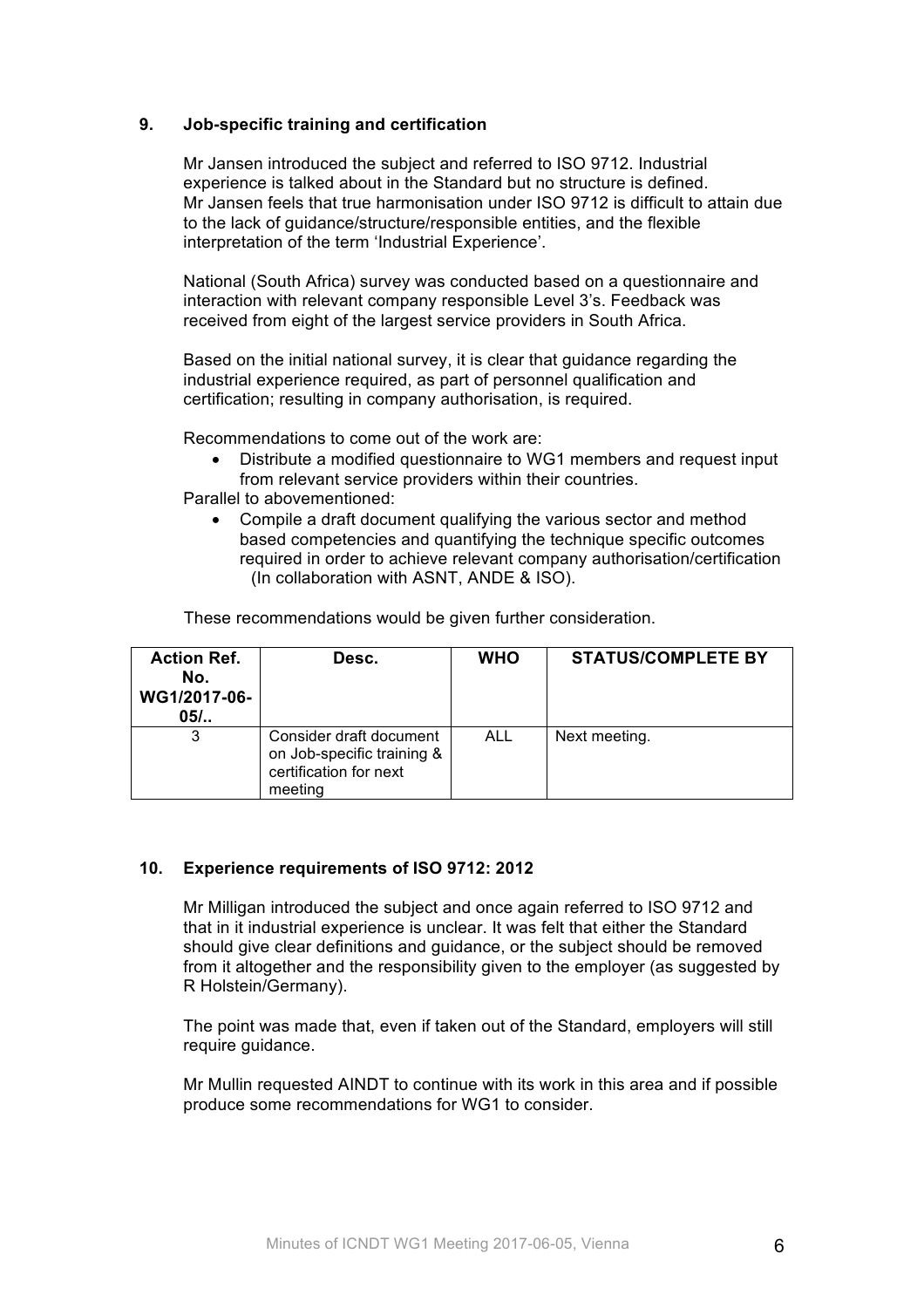| <b>Action Ref.</b><br>No.<br>WG1/2017-06-<br>$05/$ | Desc.                                                                                | <b>WHO</b> | <b>STATUS/COMPLETE BY</b>           |
|----------------------------------------------------|--------------------------------------------------------------------------------------|------------|-------------------------------------|
| 4                                                  | AINDT to continue work<br>on definitions and<br>guidance on industrial<br>experience | KA/PM      | Make recommendations when<br>ready. |

# **11. Interpretation of Table D1 in ISO 9712: 2012**

Mrs Banks introduced the subject and stated that guidance was required on the application of the headings in the Table. She referred to PCN document CP22.

It was proposed that work should continue and a recommendation be produced for the interpretation of Table D1 for different methods.

Mr Grosser made the point that ISO 9712 makes no reference to false calls.

| <b>Action Ref.</b><br>No.<br>WG1/2017-06-<br>$05/$ | Desc.                                                | <b>WHO</b> | <b>STATUS/COMPLETE BY</b>           |
|----------------------------------------------------|------------------------------------------------------|------------|-------------------------------------|
| 5                                                  | Work to continue on<br>interpretation of Table<br>n٠ | NB         | Make recommendations when<br>ready. |

# **12. Grading of practical examinations**

Mr Mullin suggested that a recommendation be drafted, beginning with one method.

| <b>Action Ref.</b><br>No.<br>WG1/2017-06-<br>$05/$ | Desc.                                                | <b>WHO</b> | <b>STATUS/COMPLETE BY</b>           |
|----------------------------------------------------|------------------------------------------------------|------------|-------------------------------------|
| 6                                                  | Work to continue on<br>grading of practical<br>exams | AM         | Make recommendations when<br>ready. |

# **13. Risk analysis - harmonisation**

Mr P K Yuen introduced the subject and presented the background, including Canada's system and perspectives. He suggested that an analysis of risks and opportunities should be undertaken involving a strategic approach:

- Short, medium and long-term considerations
- Quality Management model (ref ISO 9001:2015): «Planning to address Risks & Opportunities»
- Engineering approach similar to FMEA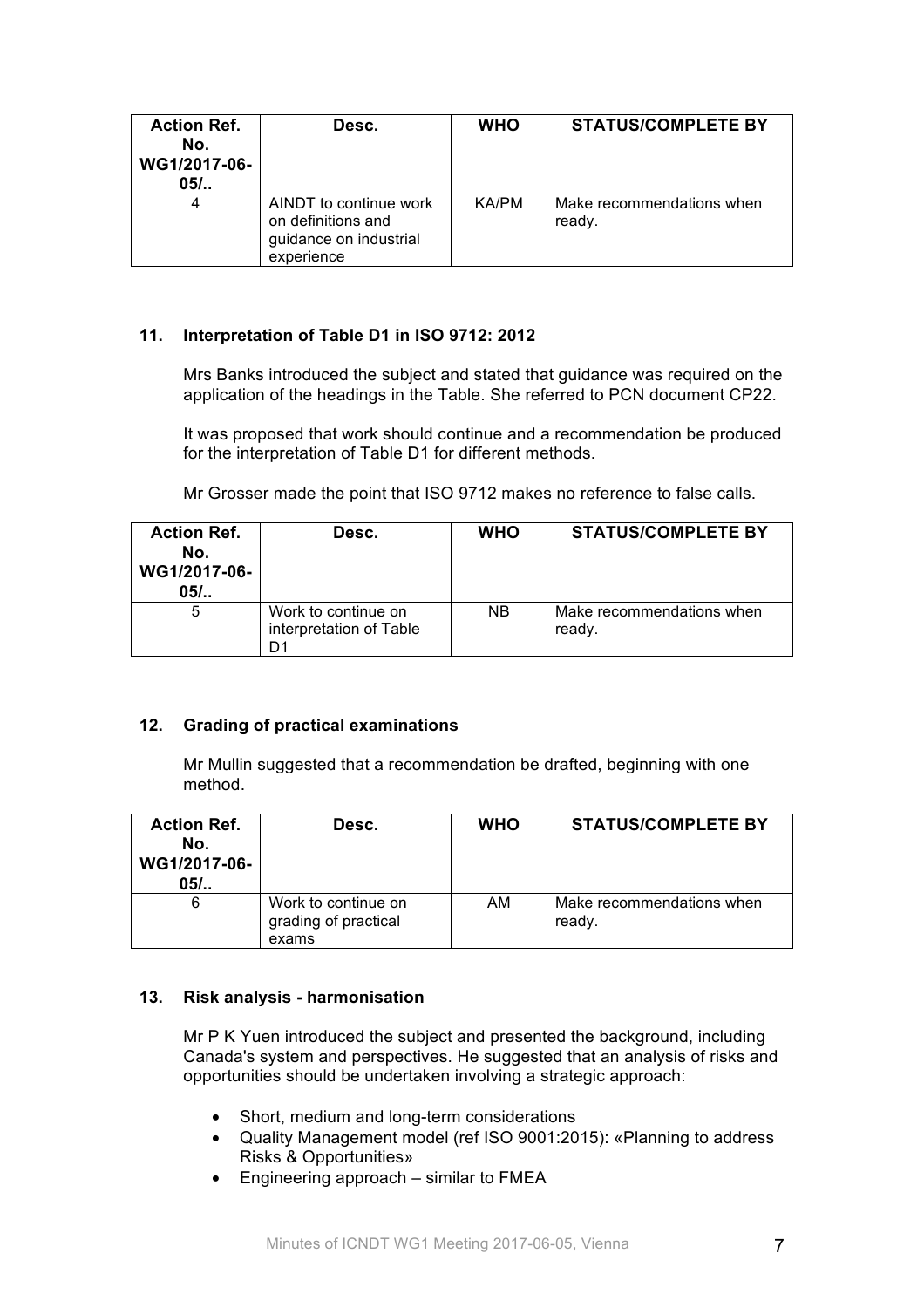He said it was necessary to analyse and review PCBs' pathways, roles and behaviours, and also consider societies, AQBs, AECs, training centres, regulators and end-users.

He looked at the current challenges and considerations and outlined what he felt the next steps should be:

- Mutual Recognition: Credible, Controlled and Sustainable for All-Involved
	- o Plan for future technologies and rapidly evolving landscape
		- o Virtual / online training and exams environment
		- o Remote centres / organizations
		- $\circ$  Rapid growth + international trade and mobility
		- o Alternatives / competing options
- Agreements (like any partnership  $\ldots$  or marriage  $\ldots$  =) )
	- o Develop and agree on desired outcomes long-term: everyone on same page
	- o Set expectations and boundaries: put in appropriate controls
	- o Carry-out, execute and fine-tune: details, details, details …

In conclusion, P K Yuen believes that ICNDT WG1 has the great opportunity and responsibility to shape the present and future of NDT certification internationally!

- Develop specific framework and protocols through continued collaboration
- Detailed analysis of cause and effects of MRA, be proactive to properly anticipate –> mitigate risks and leverage opportunities.

Dr Farley encouraged all group members to consider and comment on the presentation and recommendations contained in it. P K Yuen was encouraged to continue with the work.

| <b>Action Ref.</b><br>No.<br>WG1/2017-06-<br>$05/$ | Desc.                                              | <b>WHO</b> | <b>STATUS/COMPLETE BY</b>                   |
|----------------------------------------------------|----------------------------------------------------|------------|---------------------------------------------|
|                                                    | Work to continue on Risk<br>& Opportunity Analysis | <b>PKY</b> | Make further recommendations<br>when ready. |

#### **14. Training and certification in NDT in Civil Engineering**

A questionnaire had been issued to gauge interest but response was poor and it was felt that another one should be issued and the results evaluated before further discussion.

| <b>Action Ref.</b><br>No.<br>WG1/2017-06-<br>$05/$ | Desc.                                                                                               | <b>WHO</b> | <b>STATUS/COMPLETE BY</b> |
|----------------------------------------------------|-----------------------------------------------------------------------------------------------------|------------|---------------------------|
| 8                                                  | Issue questionnaire to<br>gauge interest in training<br>and cert in Civil<br><b>Engineering NDT</b> | AM         | ASAP.                     |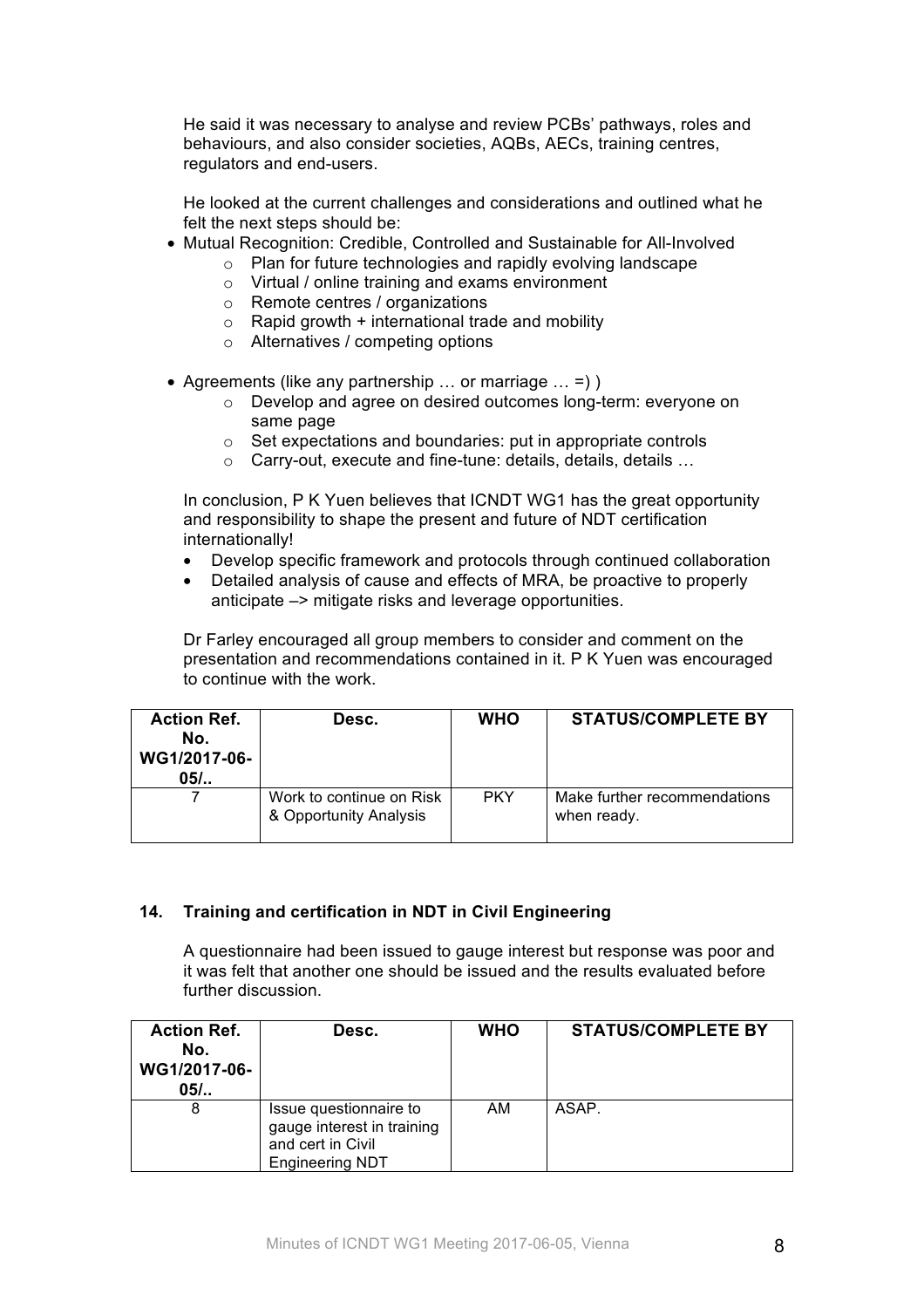# **15. NDT societies' assessment of employer-based certification**

Mr Mullin introduced the subject, which was based on a suggestion from Mr Cameron Sinclair from BINDT, whereby it was proposed that national societies could audit employers' certification systems, in accordance with ICNDT specifications and requirements. It was suggested that a register would be kept of audit results, etc.

There was some discussion and support and it was understood that ASNT were considering such a scheme.

Mr Mullin proposed to continue work in this area and if possible produce some recommendations for WG1 to consider.

| <b>Action Ref.</b><br>No.<br>WG1/2017-06-<br>$05/$ | Desc.                                                                                   | <b>WHO</b> | <b>STATUS/COMPLETE BY</b>                   |
|----------------------------------------------------|-----------------------------------------------------------------------------------------|------------|---------------------------------------------|
| 9                                                  | Work to continue on<br>NDT societies'<br>assessment of employer-<br>based certification | AM         | Make further recommendations<br>when ready. |

#### **16. Expert group to oversee inspection qualification activities**

A questionnaire had been issued to gauge interest but it was felt that this was too general and it was suggested that another one should be issued and the results evaluated before further discussion.

Dr Farley felt that accreditation of inspection bodies and laboratories was an interesting aspect that ought to be included.

Mr Babu offered to circulate relevant documents.

| <b>Action Ref.</b><br>No.<br>WG1/2017-06-<br>$05/$ | Desc.                                                                                  | <b>WHO</b> | <b>STATUS/COMPLETE BY</b>                   |
|----------------------------------------------------|----------------------------------------------------------------------------------------|------------|---------------------------------------------|
| 10                                                 | Work to continue on<br>inspection qualification<br>bodies and docs to be<br>circulated | AM/SKB     | Make further recommendations<br>when ready. |

# **17. ICNDT certificates based on MRA Schedule 2 bodies**

This was an action that had come from the ICNDT Executive Committee, requesting the Group to consider whether ICNDT certificates could be issued for bodies signatory to the MRA Schedule 2.

After some discussion it was decided to vote. The question put was: 'Does the Working Group wish to take the proposal forward or not?'

The result of the ballot was: